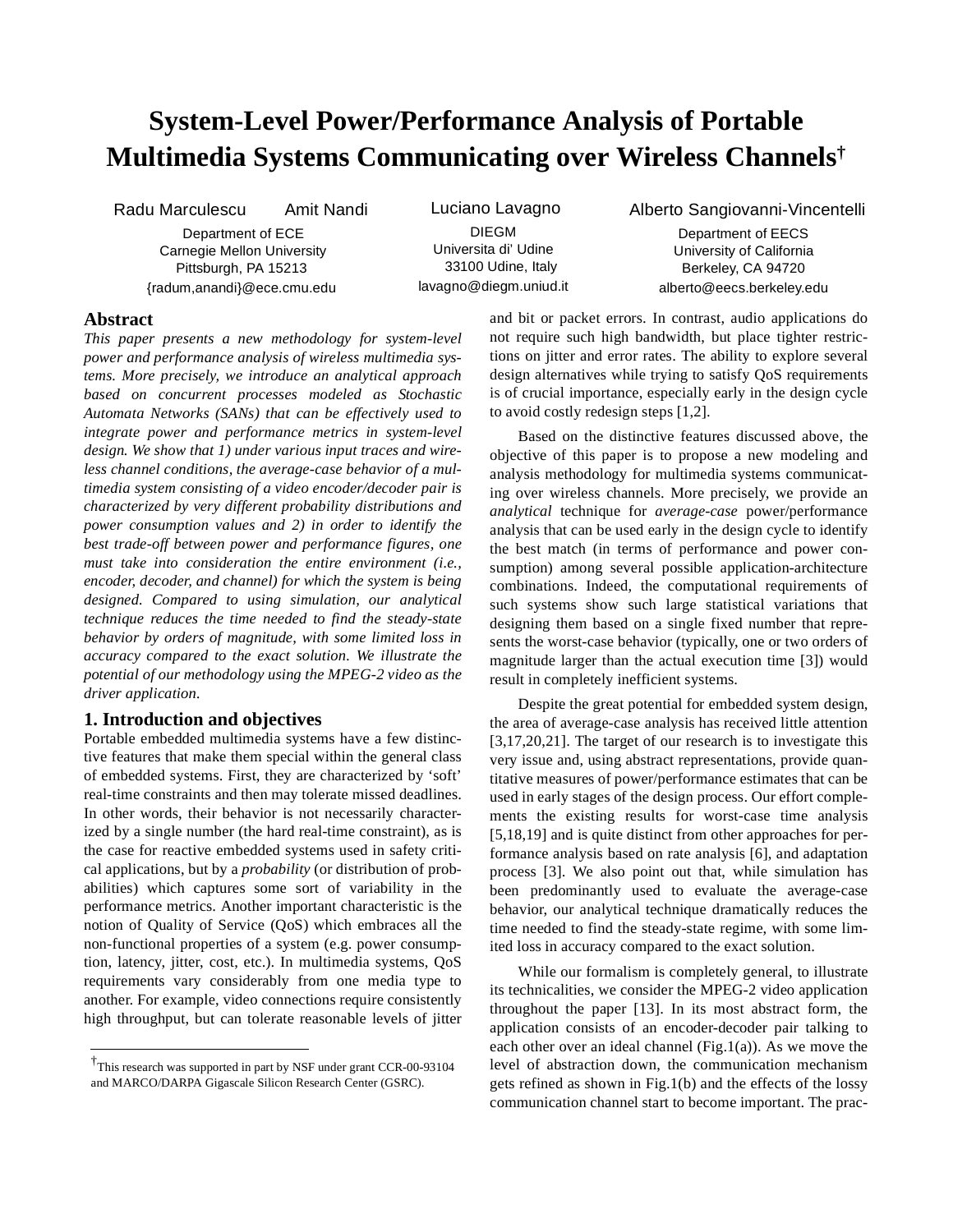

**Fig 1(b). Model of the complete system**

tical problem that we are trying to solve is to find efficient mappings of the standard MPEG-2 onto a platform designed to support portable encoding/decoding devices that interact and communicate over a wireless lossy channel. Although the focus of our analysis is on the *decoder*, we show that, in order to identify the best trade-off between power and performance, one must take into consideration the *entire* environment (i.e., encoder, decoder, *and* communication channel) for which the system is being designed. By doing so, the designer can decide (at the highest level of abstraction) how the speed of the encoder should look like, how much re-transmission can be afforded, etc.

To carry out the analysis, we propose to use *concurrent Markov chains* as an effective formalism for system-level analysis. The challenge is to model - at process level - the system consisting of encoder, decoder, and lossy communication channel, and measure the degradation in performance (i.e., QoS) seen at the decoder-level when the channel becomes lossy. This is possible since we model explicitly processes that have both computation and communication states. Also, inside processes, these states have associated delay and power costs which are taken into consideration during the analysis step. We believe that our analysis brings

a new perspective by providing an unified model for the *application*, *architecture*, and *communication medium*. *B1*, *B2*, *B3*, *B4*: buffers *Tx*, *Rx*: transmitter, receiver

To evaluate our methodology, we analyze the Markov model under different conditions of the wireless channel. This may be a significant contribution since we apply *fast* and *precise* techniques for analytical calculations of performance metrics (power, delay) to communicating and interacting processes that represent multimedia applications. Using a fully analytical solution helps in avoiding lengthy profiling simulations for predicting power and performance figures. This is important for multimedia systems since thousands of runs are typically required to gather relevant statistics for average-case behavior. Considering that 5 min. of compressed MPEG-2 video needs roughly 1.2 Gbits of input vectors to simulate, the impact of having such a tool to evaluate power/performance estimates becomes evident.

Our analysis on power and delay variation (as a function of the channel error rate) shows that some encoding rates simply make the communication too expensive; that is, the design constraints that should be satisfied become too severe (either in terms of power consumption and/or end-to-end latency). In these cases, encoding data at a certain rate becomes a *necessity*, not an option based on designers taste.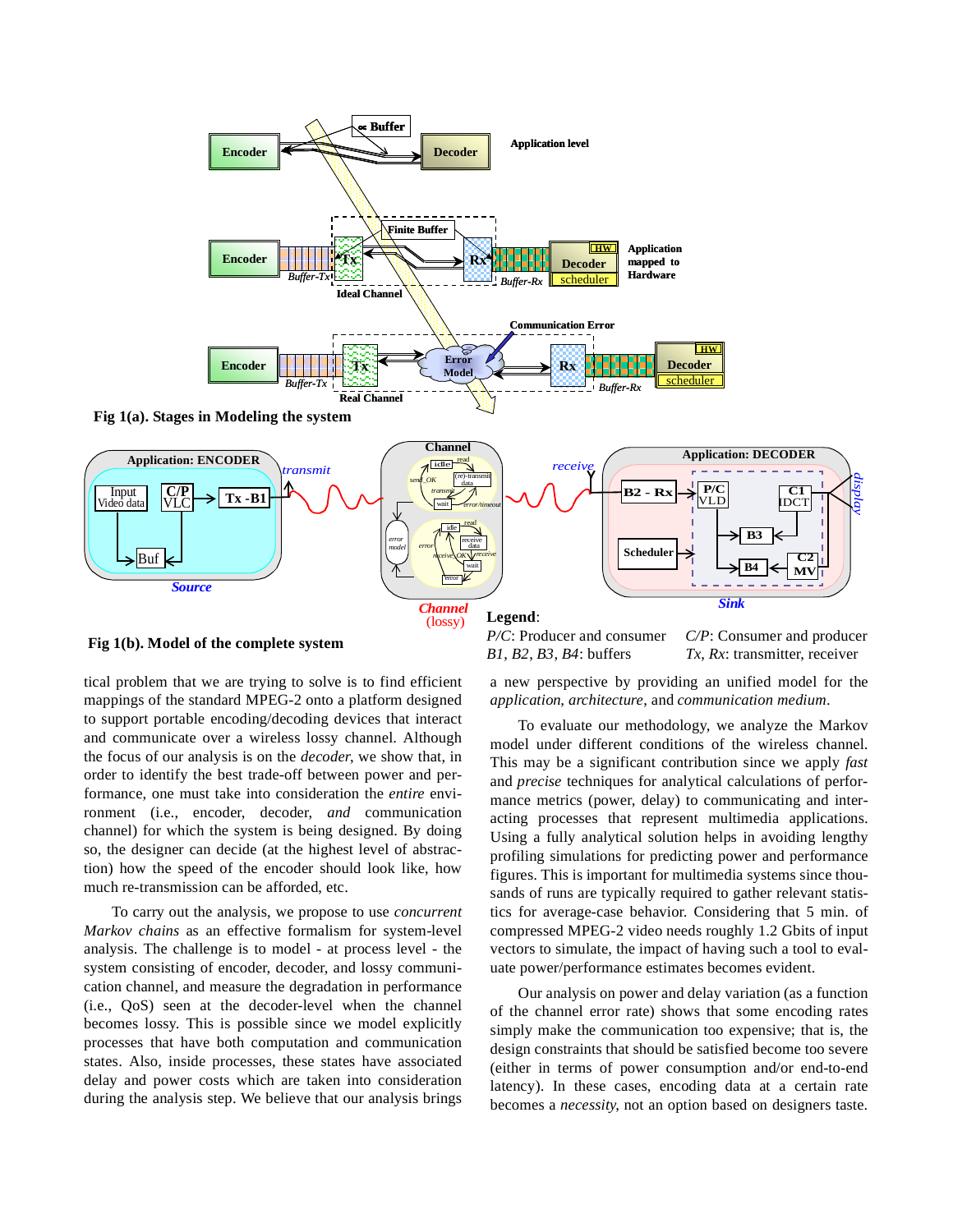Also, starting with some anticipated behavior of the channel, we show what is achievable (in terms of power and/or endto-end latency) by doing trade-offs between computation and communication needs. From this perspective, our paper makes a first step towards providing *design support* for platform-based implementation of multimedia applications. This is important since most of the published papers to date (both in design automation and mobile computing communities) are focussed only on providing *run-time support* [10,11] for PC-based platforms when the *Advanced Configuration and Power Interface* (ACPI) is available [16].

The paper is organized as follows: Section 2 presents the overall modeling strategy. In Section 3, we present a detailed analysis of the MPEG-2 encoder/decoder application. The power/performance results are described in Section 4, together with some implications in the design process. Finally, we conclude by summarizing our main contribution.

## **2. Modeling**

To model the application of interest, we use *process graphs* where each node corresponds to a process in the application. Communication between processes is achieved using *event* and *wait* synchronization signals. Data is exchanged asynchronously between processes through *buffers* that behave like fixed-length *FIFOs*. Furthermore, the process graph is characterized by *execution rates* which, under the hypothesis of exponentially distributed activity durations, can be used to generate the underlying Markov chain [12]. This way, the whole process graph translates into a network of automata called Stochastic Automata Network (SAN) [22].

## **2.1 The multimedia stream abstraction**

At the highest level of abstraction, the MPEG-2 application consists of three top-level components: the *Source* (encoder), the *Sink* (decoder), and a lossy *Channel* (communication medium) (Fig.1(a)). The *Source* generates a continuous sequence of packets which are relayed by the *Channel* to the *Sink*, which then displays them. The *Channel* is assumed to support asynchronous communication between the *Source* and the *Sink*. In addition, the channel is unreliable and may lose messages.

We model the process graph obtained from the MPEG-2 application following the *Producer-Consumer* paradigm (Fig.1(b)). The multimedia input stream is first analyzed at macroblock level in intra/motion-compensated format (namely, I, P and B frames) [13]. To do this we use the *mpegstat* [15] tool which, for a given clip, provides the exact way in which the macroblocks would be decoded by the MPEG decoder. We note that profiling with *mpeg-stat* is *not* the same thing with simulation since it consists of just parsing the input video stream and collecting statistics on the *number* and *type* of macroblocks. Later, we feed these parameters back to the analytic model and use them for our calculations.

The three basic *actions* which support the flow of data

are *transmit*, *receive*, and *display*, which respectively signal the transfer of packets from *Source* to the *Channel*, from *Channel* to the *Sink*, and finally their display at the *Sink*. Specific rates ( $\lambda_{trans}$ ,  $\lambda_{rec}$ , and  $\lambda_{disp}$ ) are associated with the actions of *transmit*, *receive*, and *display*, respectively.

#### **2.2** *Source* **modeling**

The *Source* simply transmits frames over the communication medium at a rate of  $\lambda_{trans}$ . Since the objective of our model is to understand the behavior of the *decoder* under different error-levels in the *Channel*, the encoder is simply modelled as a *Producer* (the *VLC* block in Fig.1b) which can encode frames at *varying* encoding speeds; that is, λ*trans* may vary to adapt to the channel behavior. The encoded frames are put into the buffer *B1* which is associated to the transmitter *Tx.*

## **2.3** *Channel* **modeling**

The *Channel* models the communication medium; it accepts frames from the *Source* (via the action *transmit*), and then either passes them on to the *Sink* (via the action *receive* at rate  $\lambda_{rec}$ ), or loses them (via the action *loss* at rate  $\lambda_{loss}$ ). An ideal channel is described by setting  $\lambda_{loss}$  to zero.

We model the *Channel* in Fig.1 as an automaton which simply transmits packets from buffer *B1* to buffer B2. The packets may be sent over the channel with error, or may be lost (at rate  $\lambda_{loss}$ ) during transmission. If the packets are transmitted successfully, then they are stored into the buffer *B2* (i.e., the *Rx-buffer*). The '*error model*' block in Fig.1(b) models the error over the channel which in our case is assumed to be Gaussian.

The action *transmit* in *Channel* is passive since the *Channel* accepts frames from the *Source* at any rate. However, when a message is lost due to some channel error, a *retransmission* action is initiated and the *Source* re-transmits the message until it gets to the *Sink*. We assume a *non-blocking* communication scheme, where the *Source* may send packets to the *Sink* even if the *Rx-buffer* (i.e. *B*2) is full (in which case the packet is lost). This is because, in a real scenario, the transmitter has no way of knowing whether the *Rxbuffer* is full or not, and hence it will transmit the packets irrespective of the buffer condition. The receiver can, however, request a re-transmission of these lost packets when the buffer is free.

We point out that, in the most general case, the *Channel* can actually model the transmission protocol in all details. For instance, we may assume a full duplex communication and model the channel with two automata on the transmitter side (one of which deals with sending data, and the other one with handling acknowledgements), and another two automata on the receiver side (one for receiving data, and another one for sending acknowledgements). These automata make communication possible via synchronization signals and shared buffers.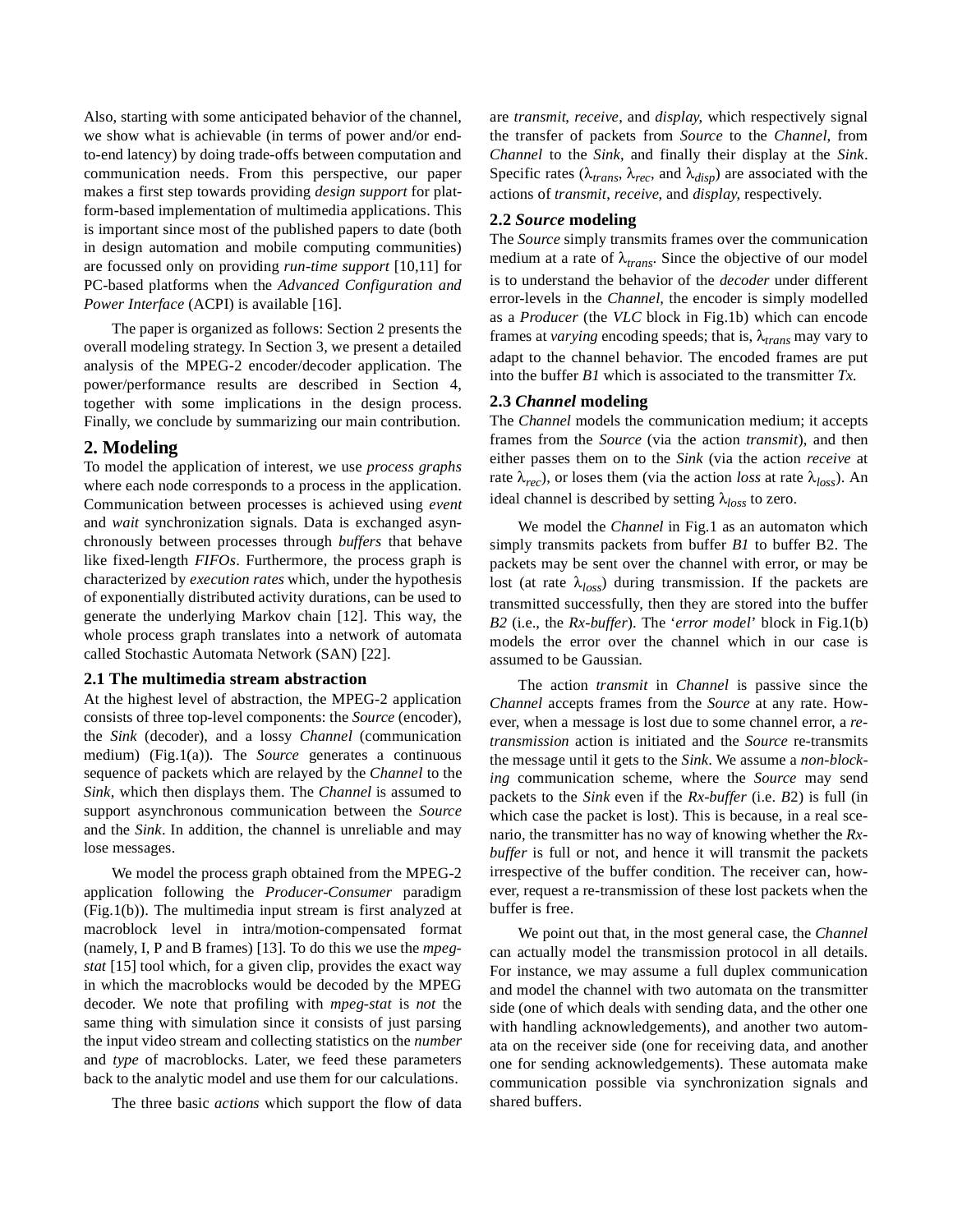To complete our channel modeling, we need to model the error which determines whether the synchronization signals are to be sent or not. To keep our analysis general, we model the channel as an *error process* which not only models the error over the channel, but also *synchronizes* the *Rx* and *Tx* buffers at a certain rate determined by the communication speed. This process knows when an error has occurred and assumes certain durations (passed as parameters) during which an error can be detected and/or the data can be transmitted. If the error process determines that the packet is affected by error, it waits in the error state for a duration in which the error can be detected, and then retransmits the packet. If there is no error, then this process waits in the transmit state for the duration necessary to transmit the packet, and then synchronizes the *Rx* and *Tx* buffers to update their status. If at this point the *Rx-buffer* is full, it assumes that the packet is lost and retransmits it.

#### **2.4** *Sink* **modeling**

The *Sink* (or decoder) receives frames from the communication channel via buffer *B2* and displays them at rate  $\lambda_{disp}$ . The *Sink* consists of the *VLD (Variable Length Decoder),* the *IDCT/IQ* unit and the *MV (Motion Vector)* unit. We describe the *VLD* process as the *Producer* and the other two units as two *Consumer* processes (*C1* and *C2* in Fig.1(b)). The *VLD* block decodes the packets which arrive at buffer *B2*, generates macroblocks that are put into the buffer *B3* and motion vectors that are put into the buffer *B4*, with a rate  $\lambda_{VID}$ . These packets are picked up by the *Consumer* processes to compute *IDCT's* (at rate  $\lambda_{IDCT}$ ) and decode motion vectors (at rate  $\lambda_{MV}$ ) which are used to reconstruct the frames. These individual processing rates are obtained either from application specification or off-line data profiling.

As we have described earlier, the exchange of data between the *Producer (VLD)* and the *Consumer* processes *(IDCT/IQ* and *MV*) occurs through buffers *B3* and *B4*. These buffers have been modelled with five different states, which represents the number of elements stored in them, starting from zero (empty) to four (full). The buffer accesses in the decoder constitutes accesses to the memory which is a shared resource. Hence, only a single process is allowed to access it at any time. The average length of these buffers reflects their *utilization* over time. Since the variable length decoding constitutes a simple table-lookup, it is assumed to run on some dedicated hardware, while the *IDCT/IQ* and the *MV* units run on a shared processor. The scheduling is based on a first-come first-serve (FCFS) basis, without preemption. This is not a limitation since this scheduler itself can be easily modeled within our framework.

#### **3. Analysis**

The objective of the SAN analysis is the computation of the stationary probability distribution  $\pi$  for an *N*-dimensional system consisting of *N* stochastic automata which operate

and interact concurrently. This involves two major steps: 1) SAN model construction and 2) SAN model evaluation. The following two sub-sections briefly describe these two steps. For more details, the reader is referred to [7,22].

#### **3.1. The SAN model construction**

The SAN model can be described using continuous-time Markov processes based on *infinitesimal generators*:

$$
Q = \begin{bmatrix} -\sigma_{0,0} & \sigma_{0,1} & \sigma_{0,2} & \dots \\ \sigma_{1,0} & -\sigma_{1,1} & \sigma_{1,2} & \dots \\ \sigma_{2,0} & \sigma_{2,1} & -\sigma_{2,2} & \dots \\ \dots & \dots & \dots & \dots \end{bmatrix}
$$
(1)

with 
$$
\sigma_{i, i} = \lim_{t \to 0} \frac{1 - p_i}{t} = -p'_{i \to i}
$$
  $i = 1, 2, ..., n$ ,

$$
\sigma_{i,j} = \lim_{t \to 0} \frac{p_{i \to j}}{t} = p'_{i \to j}
$$
  $i, j = 1, 2, ..., n \ (i \neq j),$  and

 $\sum \sigma_{i,j} = \sigma_{i,i}$  *i*,  $j = 1, 2, ..., n(i \neq j)$ , where  $p_{i \rightarrow j}$  is the transition probability from state *i* to state *j* during time 0 to *t*, and  $p'_{i} \rightarrow j$  is its derivative. Each entry  $\sigma_{ij}$  in the infinitesimal generator represents the *execution rate* of the process in that particular state [12].

The automata interact via *synchronization signals* (transitions). More precisely, a transition in one automaton may force a transition to occur in one or many other automata. Given *N* stochastic automata (with associated matrices  $Q^{(1)}, Q^{(2)}, ..., Q^{(N)}$ ) which interact via *E* synchronizing events  $(i = 1, 2, \dots, E)$ , the infinitesimal generator of the system can be written as:

$$
Q = \sum_{j=1}^{2E+N} \bigotimes_{i=1}^{N} Q_j^{(i)} \tag{3}
$$

This quantity is called the *global descriptor* of the SAN and it can be written as a sum of tensorial<sup>1</sup> products as shown in [7,12].

#### **3.2. Performance model evaluation**

Once we have the SAN model, our goal is to find out its *steady-state* behavior. This is simply expressed by the solution of the equation

$$
\pi \cdot Q = 0 \tag{4}
$$

with the normalization condition  $\pi \cdot e = 1$ , where  $\pi$  is steadystate probability distribution and *e* is a column vector s.t.  $e^T =$  $(1,1,...,1)$ .

1. 
$$
X = \begin{bmatrix} x_{11} & x_{12} \\ x_{21} & x_{22} \end{bmatrix}, Y = \begin{bmatrix} y_{11} & y_{12} & y_{13} \\ y_{21} & y_{22} & y_{23} \\ y_{31} & y_{32} & y_{33} \end{bmatrix}, X \otimes Y = \begin{bmatrix} x_{11} & Y & x_{12} & Y \\ x_{21} & Y & x_{22} & Y \end{bmatrix}
$$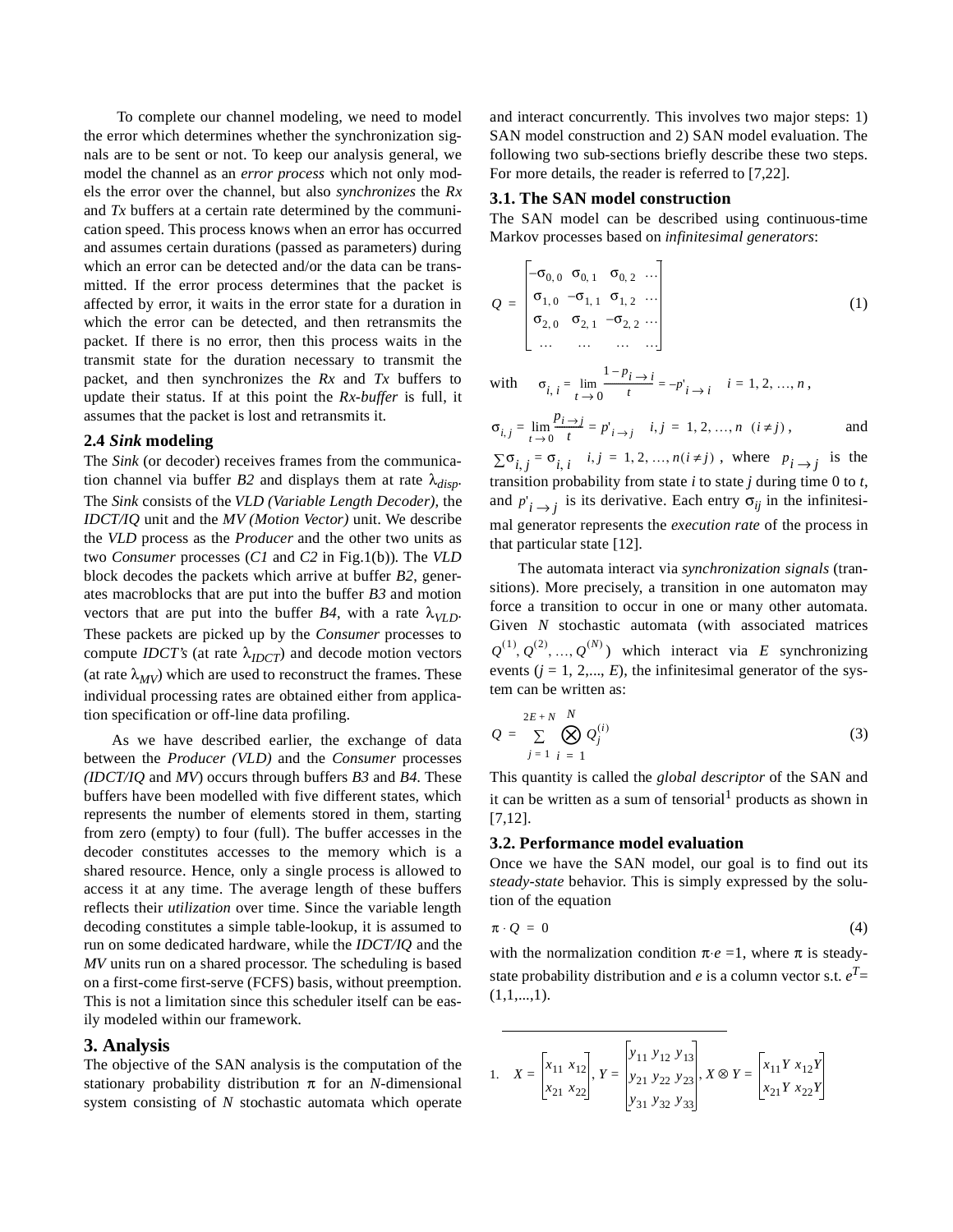In order to avoid the state explosion problem, we solve eqn. (4) using numerical methods that *do not* require the explicit construction of the matrix *Q* but can work with the descriptor in its compact form. To solve for π, we use the *power method* which can be applied to the discretized version of *Q*. More precisely, from *Q* one can easily construct another matrix *P* s.t.  $P = I + (\Delta t)Q$  (where  $\Delta t \leq (1/(max_i |\sigma_{i,i}|))$ ) which can be also written as a tensorial product [12]. Thus, the iterative process of calculating π becomes

$$
\pi^{l+1} = \pi^l + (\Delta t \times \pi^l) \times \begin{pmatrix} 2E + N & N \\ \sum_{j=1}^{\infty} \bigotimes_{i=1}^{N} Q_j^{(i)} \bigg) & (5)
$$

and the underlying operation which we need to compute very efficiently is  $\pi \otimes \varrho^{(t)}$ . Fortunately, exploiting the properties of tensorial product (which are unique to the SAN model!) this can be done using only  $\prod_i n_i \times \sum_i n_i$  multiplications, where  $n_i$  is the numbers of states in the *i-th* automaton [7,12]. We note that this is far better than the brute-force approach which would require  $\prod n_i$  multiplications. *N* ⊗ *i* = 1  $\varrho^{\scriptscriptstyle (i)}$  $i = 1$   $i = 1$ *N*  $\prod n_i \times \sum n_i$ *N* × ∑ *i* = 1  $\left(\prod_{i=1}^N n_i\right)^2$ 

Once the steady-state probability distribution is determined, different performance measures such as *throughput*, *utilization*, *average response time* can be easily derived. To this end, we use the *true rates* of the activities, which are based on the probability of each activity being enabled. For instance, the rate at which the *Sink* displays packets is directly influenced by the loss-rate over the *Channel*. The true (or equilibrium) rate of an activity is thus given by the specified activity rate multiplied by the *probability* that the activity is enabled.

#### **3.3. System-level latency estimation**

The end-to-end latency of our system is controlled by three different segments, namely the *Source,* the *Channel,* and the *Sink* [14]. Hence, the total latency of the system is:

$$
latency_{total} = latency_{Source} + latency_{Channel} + latency_{Sink}
$$

where the source latency is given by  $latency<sub>Source</sub> = 1/\lambda<sub>trans</sub>$ , the channel latency is given by  $latency_{Channel} = (avg\_frames\_rec) / \lambda_{trans}$ , and finally, the sink latency is given by  $\lambda_{disp} = (avg\_frames\_sink) / \lambda_{disp}$ . The average number of frames received (*avg\_frames\_rec*), can be estimated from the average buffer length of *B2,* while the buffers *B3* and *B4* provides estimates on the *avg\_frames\_sink*.

## **3.4. System-level power estimation**

For a subsystem *k*, the average power consumed is given by:

$$
P^{(k)} = \sum_{all \ i} \pi_i \cdot P_i + \sum_{all \ i,j} \lambda_{ij} \cdot P_{ij}
$$
 (6)

where  $P_i$  and  $P_{ij}$  represent the power consumption per state and per transition, respectively,  $\pi_i$  is the steady-state probability and  $\lambda_{ij}$  is the transition rate associated with the transition between states *i* and *j*. Having already found the steadystate regime, a  $\pi$ <sub>*i*</sub> value (for a particular *i*) can be determined by summing up the appropriate components of the global probability vector  $\pi$ . The  $P_i$  and  $P_{ij}$  costs are determined during an off-line step using other proposed techniques [8].

To obtain the power values, we use the Wattch [9] simulator that estimates the CPU power consumption based on a suite of parametrized power modes. For instance, by specifying a low-power *Strong-Arm* like architecture, we obtain an average power value of 0.356W for the *VLD* module, 0.4W for the *IDCT* and 0.51W for the *MV* unit, at a clock frequency of 100MHz. For transmitter and receiver units (*Tx* and *Rx*), we estimate the power consumption as in [11], where the transmitter power varies with the square of the distance between source and destination. For a piconetwork environment, assuming conservatively a distance of 100m and a transmission rate of 1Mb/sec., we estimate a transmitting and receiving power of 0.5W and 0.1W, respectively.

Using these power figures, we can determine the average power characterization of the entire system under varying workloads. We present these results in the next section.

## **4. Results and discussion**

To specify the system that we want to analyze, we chose the Stateflow component of Matlab which uses the semantics of Statecharts, formally proposed by Harel [4]. To create the Stateflow model of the MPEG-2 video application, the sequential C code of the encoder and decoder was split into eleven processes and the communication among processes made explicit by using eighteen synchronization signals. Of the eleven processes, five processes are associated to the MPEG application itself (encoder and decoder), four to the buffers, and two to the schedulers (CPU and memory). We note that the overall system has more than three million states which would be prohibitive for any kind of direct analysis based on building the global descriptor of the system. The SAN approach can perform this analysis since, as explained in Section 3, it exploits the tensorial property and then avoids building the global matrix *Q*.

Once the SAN model is constructed, we analyze its steady-state behavior and derive the metrics of interest (like state occupancy, buffer length, etc.) using the iterative approach in eq. (5). All the steady-state results that we obtained using the analytical approach, have been also *validated* by extensive simulations in Matlab.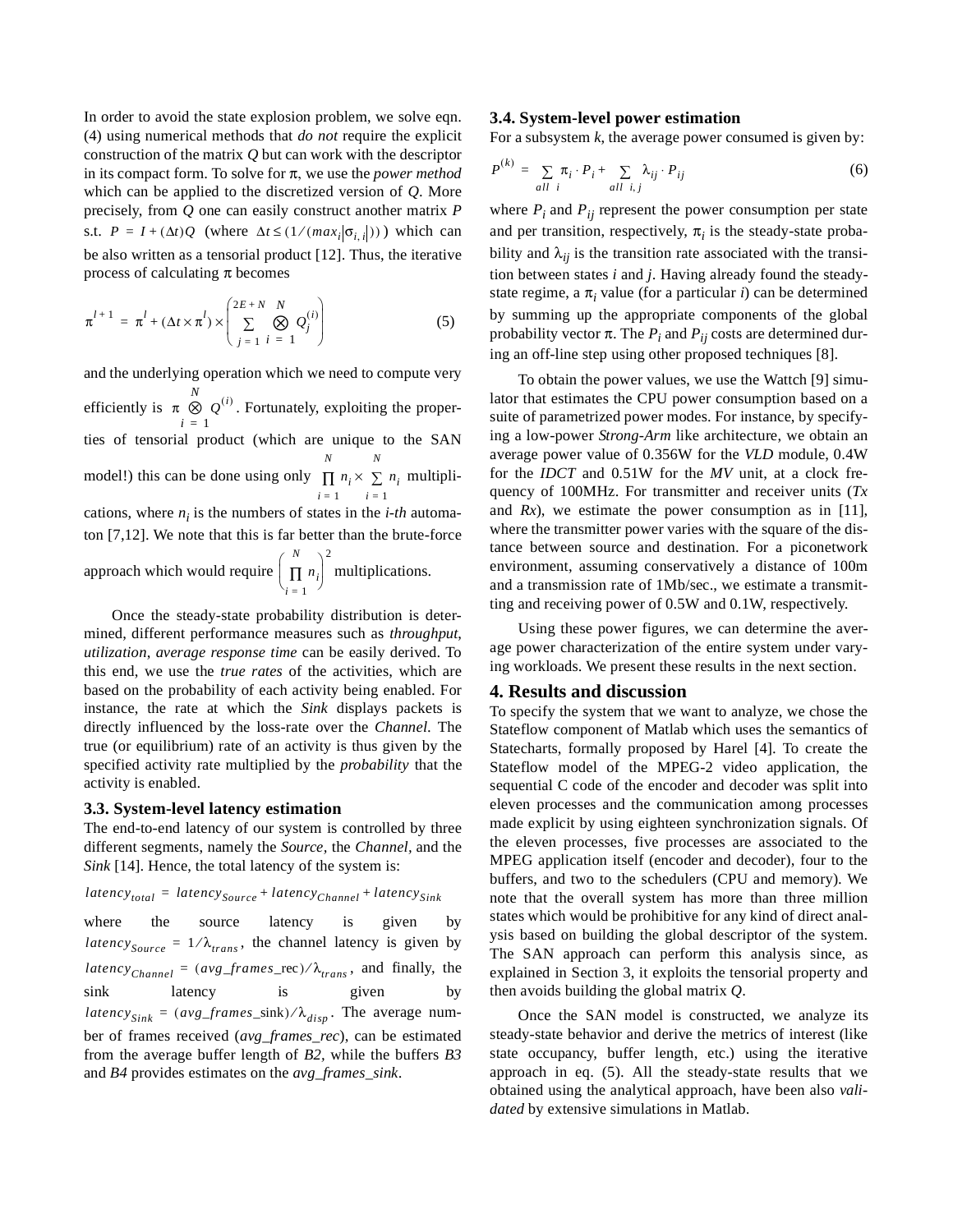

In the experiments reported in this section, we use the SAN analytic technique to determine the system behavior for various encoding speeds (frame-rates) and under varying error-levels in the channel. To this end, we observe the system under 0%, 15%, 30% and 50% error-level in the channel, at four different encoding speeds, namely 20, 24, 30 and 36 frames per second (*fps)*. The error in the channel is assumed to be Gaussian, though results can be easily derived for other types of distributions. The capacity/bandwidth of the channel is assumed to be sufficient for transmitting data at the highest frame-rate when channel error-level is zero.

We first present the buffer-length distributions corresponding to buffer *B1* (Fig.2). The buffer *B1* has five slots: 'one', 'two', 'three', 'four' (full), plus 'zero' (empty) which corresponds to storing one, two,... or zero items (that is, macroblocks). Each group of six bars in Fig. 2 (that is, zero, one, two,..., four, and the average buffer-length normalized by  $4<sup>1</sup>$ ) represents a *run* that corresponds to a certain *frame-rate* of the encoder and a certain *error-level* in the channel. For instance, the 2nd run in Fig.2 corresponds to having 30*fps* sent over an ideal channel, and a probability of 0.48 of getting *B2* full. Also, for the same ideal conditions, the average buffer length is 0.7×4 = 2.8 for 30*fps* but it becomes 0.32×4 = 1.28 if the encoding speed decreases to 20*fps*.

By analyzing all 16 runs in Fig.2, we observe that for a given level of error, decreasing the encoder speed makes the buffer less congested (in the 1st run, the average buffer length is 3.24, while in the fourth run it is only 1.28), while increasing the error-level in the channel increases the con-

gestion (in the 1st run, the average buffer length is 3.24, while in the 13th run it becomes 3.79). These results suggest that if the error in the channel is high, then the system (per overall) needs to slow-down and adapt to channel behavior.

Next, in Fig.3, we consider the buffer-length distribution of buffer *B2*. The bars have been organized in the same manner as in the previous case; that is, the first four runs correspond to having an ideal channel, the next four to 15% error, so on so forth. We observe that increasing the error-level, decreases the average buffer-length. For instance, in the 1st run, the average buffer length is 2.32 while in the 13th run it is only 1.06. We also observe that the average buffer length (across al runs) is about 1.5, which is more than twice shorter compared to the length 4 which would be predicted by the worst-case analysis.



The next set of plots (Fig.4) show the steady-state behavior of the *IDCT/IQ* process in the *Decoder*, again as a function of frame-rates and error-level in the channel. The three bars in each run represent the probability of the *IDCT* 1. This normalization has been done to save some space in the plots, and process spending its time in computing  $(IDCT<sub>C</sub>)$ , writing

has no other implications.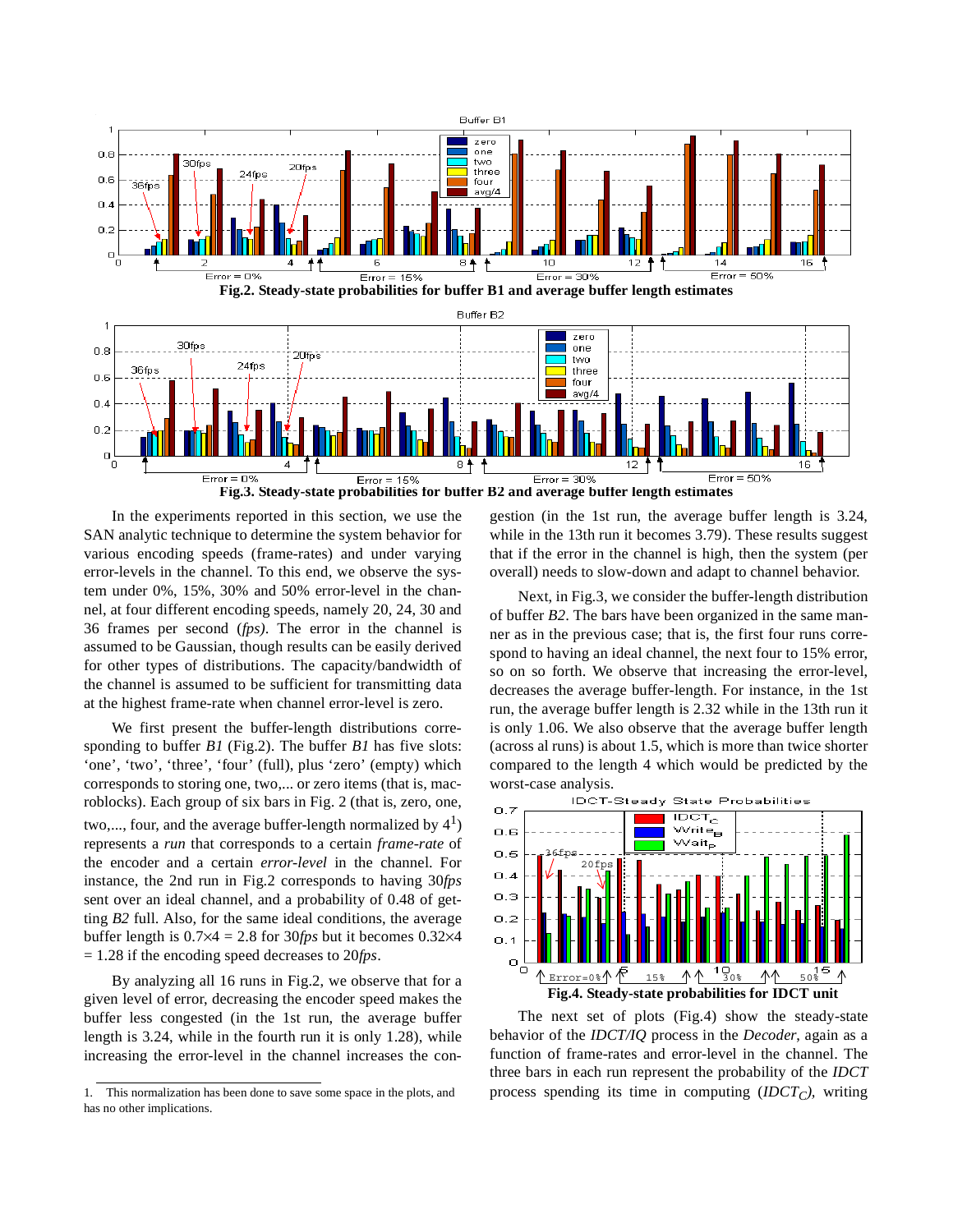![](_page_6_Figure_0.jpeg)

![](_page_6_Figure_1.jpeg)

into the buffer (*Write<sub>B</sub>*), and waiting for data-packets to arrive (*Wait<sub>P</sub>*), respectively. From this plot, it is clear that the probability of the processes computing and writing into the buffer decreases, as the error-level increases and the framerate decreases. We also note that considering the *entire* environment into steady-state calculations (for buffer lengths and decoder states) is very important. For instance, from Fig. 3, we can see that by ignoring the contribution of the noisy channel, we may overestimate the average length of buffer *B2* by more than 30% (it may get to more than 100% for 50% noise in the channel!). In terms of probabilities of *IDCT* states (Fig. 4), we can see that the overestimation can be more than 40%. These overestimations will further propagate and severely affect the power/energy calculations for the decoder.

Based on the steady-state results above, we next present the estimates of the *power consumption* and *latency* values for various error-levels and frame-rates (Fig.5). This is important since they are directly related to the QoS of the system. Regarding the power results (Fig.5, left plot), we must note that an unsuccessful packet transmission includes two cases. In the first case, the packets may reach the *Sink* correctly, but the data in the packets may be corrupted (*Pow* $er_E$  bars in Fig.5), while in the second case the packets may be completely lost (*Power<sub>L</sub>* bars). This distinction arises because, in the former case, the decoder comes to know that the packet is corrupt only *after* it is completely received, while in the latter case, a packet lost in transmission is *not* received at the receiver (thus, no power is wasted in the reception process). The first bar of each run shows the power consumed in the first case, while the second column shows the power consumed by the receiver in the second case, which is obviously less. We observe that the receiving power decreases with the decrease in the frame-rate. However, this rate of decrease also decreases with the error-level (the change at 0% error-level is more that 3.5 times the change at 50% error-level).

Finally, in Fig. 5 (right plot), we present the latency of the system under varying channel conditions. We see that the latency not only increases with the frame-rate decrease, but also varies as a function of the error-level. Since the number

of retransmissions due to error in the packets predominates, we would expect that the spread of the channel latency values should constantly decrease as the error-level increases. However, when we move between 0% to 15% error, we observe that the spread of latency values actually increases. This is because, within this error range, the number of retransmissions due to the full buffer condition decreases.

![](_page_6_Figure_6.jpeg)

**Fig.6. Power**×**Delay plots for different frame rates and error levels**

Before concluding this section, we show the *power* $\times$ *delay*<sup>1</sup> figures (Fig.6) which is an important metric in low-power design. Since the system processes packets in a pipelined manner, the delay of the system is directly proportional to the maximum delay seen in any of the stages. Also, since the *volume* of data that is transmitted per time unit varies as a function of the encoding speed and the error in the channel, we need to consider the rate of packets that have been successfully processed (that is, rate of *committed packets*). For instance, the video data for 10 sec could be encoded at either 36*fps* or 20*fps*, thus resulting in very different volumes of data that are sent over the channel. Further, if the error is high, there will be a large number of packets that are actually not processed because they are going to be lost during the transmission. Hence the *power*×*delay* product is

computed as: 
$$
power \times \left[ \underset{all \text{ buffers}}{MAX} (avg\_buffer\_length) \times \frac{1}{\lambda_{eff}} \right],
$$

where  $\lambda_{\text{eff}}$  is the rate of committed packets.

<sup>1.</sup> We note that the inverse of (power×delay) is actually the throughput per Watt or number of committed frames per Joule which may be another metric of interest.